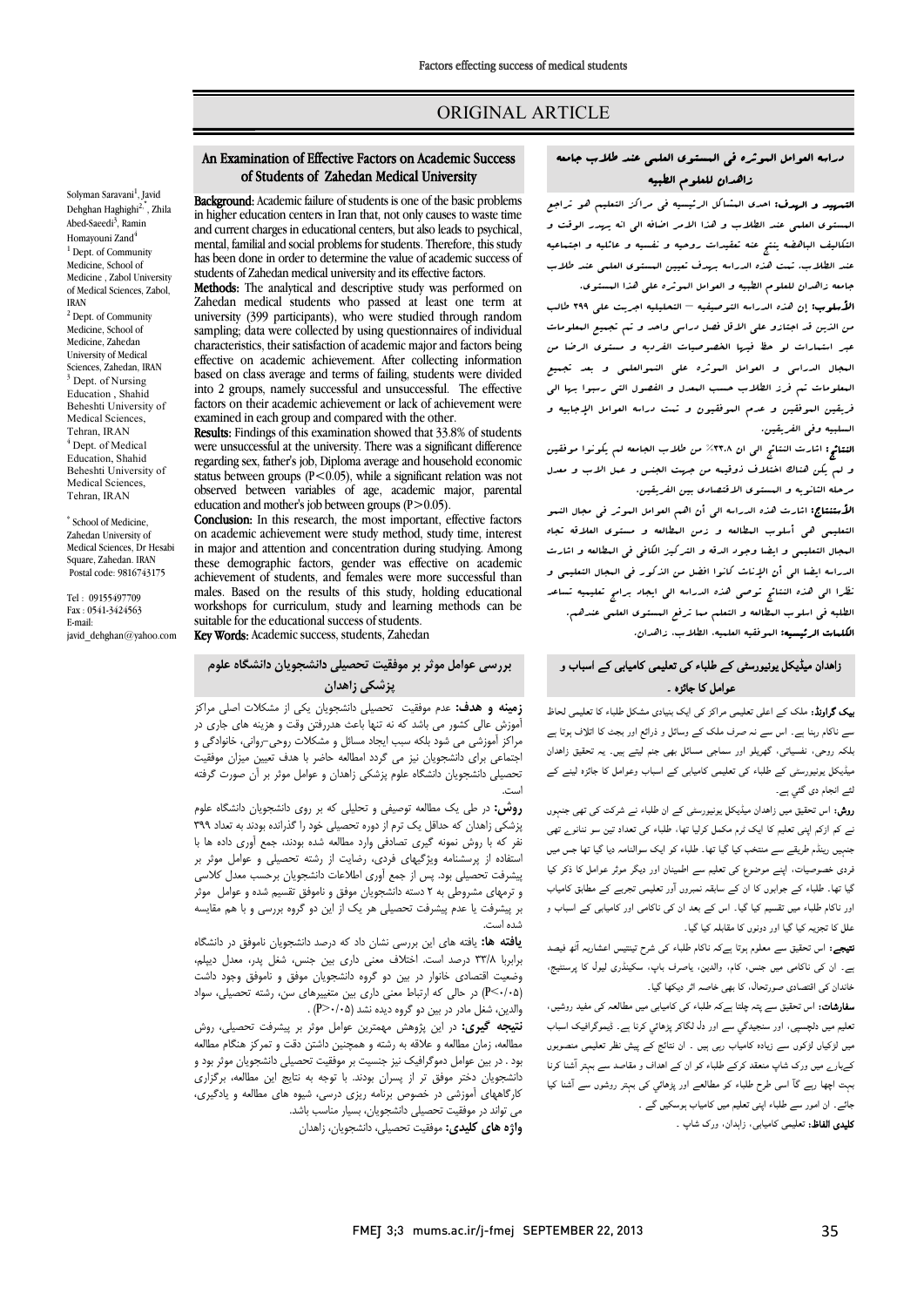$\overline{a}$  $\overline{a}$ 

### **INTRODUCTION**

 Developing the educational system is enumerated as an important, effective factor in development of countries, as education; therefore, they use their maximum internal and external capacity for reaching higher educational goals so as to attain necessary conditions of a successful social life; on the other hand, failure in education may lead to individual educational system purposes (1, 2). Thus, academic failure of students is one of the basic problems in the centers of higher education in Iran which not only causes to waste time and current charges in educational centers, but also students. According to the study done annually, this problem is going to increase, and as a result, most of the students can not undertake educational content (university courses) or finish them on time (2). UNESCO attributes decrease of educational and teaching quality of learners (3). Several studies and investigations represent that a variety of factors can lead to educational failure. In some, addiction to arial extensive term considered, and in outers, ractors, such<br>as personality, motivation and interest, satisfaction, loneliness, expectation of success and family conditions have been mentioned to affect the value of academic success at university (5). Hazavehei et al. found that failing was more common among mate statents  $(2.4)$ , the examined factors indicated a significant difference between the review scores of the failed and not failed students in terms of teaching methods, as well as, individual students have an opportunity to achieve success through and social problems, hence deviation from reaching leads to psychical, mental, familial and social problems for academic failure to grade repetition, early drop-outs and drugs (4) has been considered, and in others, factors, such was more common among male students (9.4); the characteristics between them (6).

characteristics between them (6).<br>In the study of Bakohe et al. , there was no significant difference between 3 groups (Excellent, good, medium) in terms of personal, familial and economical factors, but there was a meaningful difference among teaching factors such as presence at class, curriculum and notating points and significant difference between the opinions of students about teaching methods of masters, student personal characteristics (e.g. being interested in educational major biological and educational problems (e.g. psychological- mental, housing and dormitory, financial, occupation and marriage), with educational failures (the number less than contents (7). Tovar et al. expressed that there was a and considering one's study inadequate), in addition to 10 or 10-12 in their lessons) (8).

According to the factors above, doing this study is necessary<br>in modical vairantities which should educate experienced human force for presenting health and treatment cares through spending much costs. Although similar studies have been done about this context (i.e. medical universities) in of factors over time, we cannot equally pose specific reasons as general and public rules for all societies; this is due to the fact that cultural contexts and rules of each society, namely people's attitudes to education, parents' education and meone ever and so forth, are an factors which affect<br>academic success or failure in one society rather than another. Thus, as a result of the differences among teachers, in medical universities which should educate experienced many cities, around cultural differences and quick changes and income level and so forth, are all factors which affect

 due to lack of new and exact information about this context at Zahedan Medical University, this study has been performed in order to identify reasons and factors being specify the relation between students demographic characteristics with their achievement, and to represent students and teaching system in each unit of university and influential on educational failure in this university, to some proper strategies in this context.

### **METHODS**

 The present study is a cross-sectional study (descriptive and analytical), during 1389 – 1390, performed on 399 students of Zahedan Medical University who were chosen through passed at least one complete educational term in Zahedan Medical University, and are educating at this university at random collection. Inclusion criteria were students who the moment.

 Students were divided into two groups, successful and their class average and failing terms; next, students whose average was less than 15 or had at least one failing term, have been classified as unsuccessful students, and students whose average was more than 15 and had no failing term, unsuccessful ones, after collecting information based on have been considered as successful ones.

In this study, the instrument of collecting information was the vindicated questionnaire including three parts: part 1 was about demographic information of students (age, sex, occupation, marital status, having or not having failed), part educational major. In this part, questions were designed on the basis of a 5-option Likert scale (with scores varying from 1 to 5); the maximum score belongs to full satisfaction with academic major, and the minimum score belongs to were calculated out of 100. Part 3 of questionnaires was related to the effective factors on educational achievement 2 was related to the rate of students' satisfaction with their dissatisfaction with academic major. Finally, total scores or lack of achievement of students.

three observations and negotiations with faculty members in Beheshti Medical University. Experimentally, 30? students completed the questionnaire. Cronbach Alpha was 0.75 which showed a good ending. After collecting information, data were  $\overline{a}$ The content validity was controlled and improved through analyzed by using software SPSS and Chi-Square test.

 $\overline{a}$ 

## **RESULTS**

 Out of 858 students of Zahedan Medical University, 399 participated in this study; based on their average and failing 199 as unsuccessful ones. Examination on demographic features indicated a significant difference between two groups of students (successful and unsuccessful) in some background features (chart1). Failing rate was 8.02%, and no this study, there was no difference in each group about educational level, marital status, number of the units passed, residence, mother's job and parent's education ( $P < 0.05$ ).<br>In terms of the place of residence (less than 50 Km away is living with their parents or spouse, and 67% lived in history, 200 students were placed as successful students and difference was seen regarding age in each group  $(P>0.05)$ . In considered as a native), 30% of students were native and

students' dormitory, and 3% lived in the rented dormitory.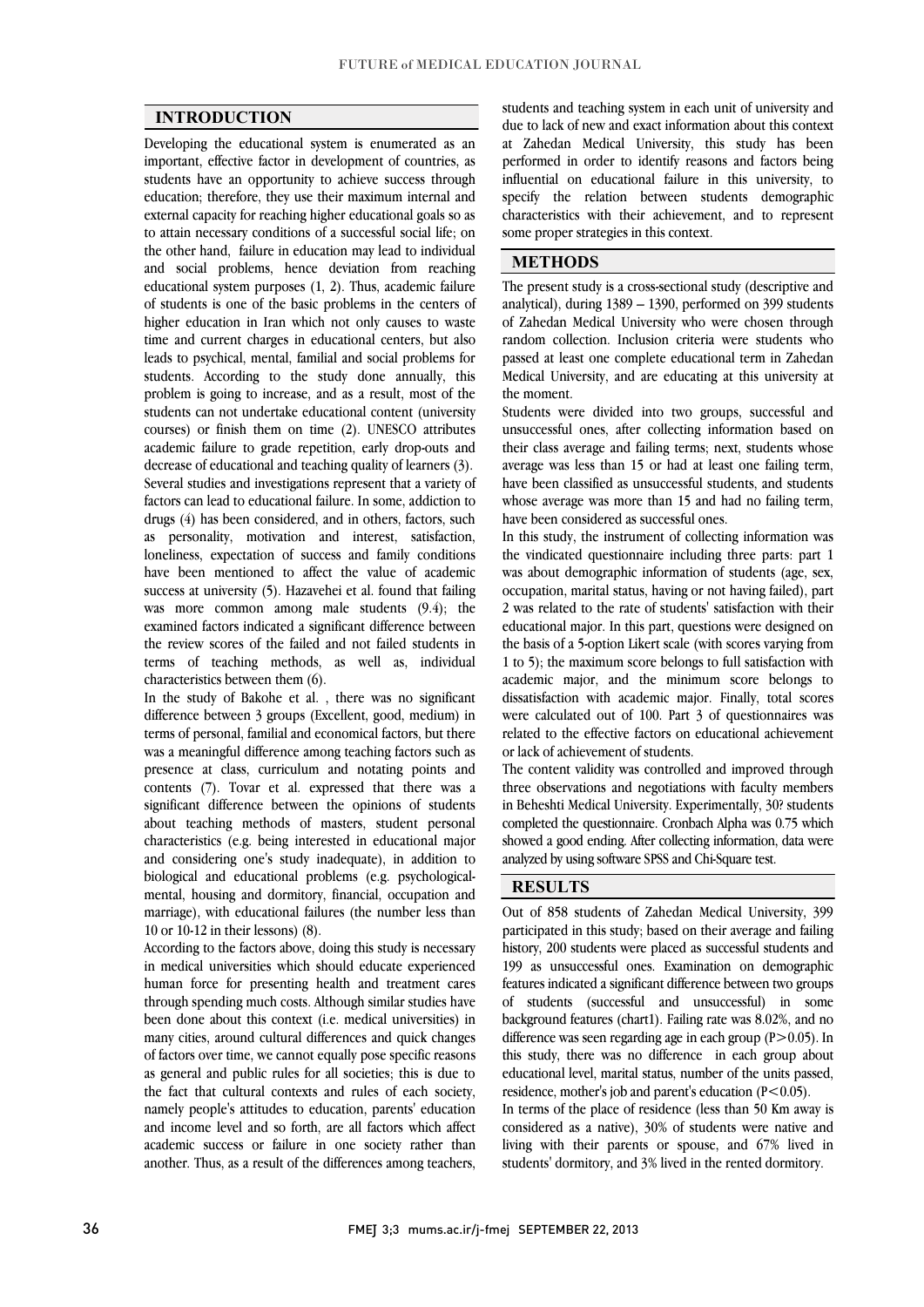| demographic factors |                  |                          | table1. Absolute and relative frequency distribution of academic success and failure of students based on |                   |  |
|---------------------|------------------|--------------------------|-----------------------------------------------------------------------------------------------------------|-------------------|--|
| P value             | unsuccessful     | successful               | Group                                                                                                     |                   |  |
|                     | $n\frac{\%}{\ }$ | $n\frac{\omega}{\omega}$ |                                                                                                           | <b>Factors</b>    |  |
| 0.441               | (47.5)79         | (52.5)87                 | 20 years old and less                                                                                     | age               |  |
|                     | (51.5)120        | (48.5)113                | more than 20 years old                                                                                    |                   |  |
| 0.017               | (57)90           | (43)67                   | Male                                                                                                      | gender            |  |
|                     | (45)109          | (55)133                  | female                                                                                                    |                   |  |
| 0.800               | (50)141          | (50)136                  | Student dormitory                                                                                         | residence         |  |
|                     | (47.5)58         | (52.5)64                 | With family (native)                                                                                      |                   |  |
| 0.001               | (48)96           | (66)132                  | 18 and above                                                                                              |                   |  |
|                     | (44)87           | (31)62                   | 15 to 17.9                                                                                                |                   |  |
|                     | (7)14            | (2)4                     | 13 to 14.9                                                                                                | Diploma's average |  |
|                     | (1)2             | (1)2                     | Less than 13                                                                                              |                   |  |
| 0.032               | (49)97           | (42.5)85                 | Self-employment                                                                                           | Father's job      |  |
|                     | (41)82           | (52.5)105                | employee                                                                                                  |                   |  |
|                     | (10)20           | (5)10                    | unemployed                                                                                                |                   |  |
| 0.014               | (11)22           | (5.5)11                  | weak                                                                                                      | Economic status   |  |
|                     | (61)121          | (52.5)105                | Medium                                                                                                    |                   |  |
|                     | (26)52           | (38.5)77                 | good                                                                                                      |                   |  |
|                     | (2)4             | (3.5)7                   | excellent                                                                                                 |                   |  |

J In the present study, no difference regarding the education<br>level of parents was observed between two groups level of parents was observed between two groups .

 This research illustrated that the satisfaction with educational major can be influential on success or failure of students. (chart2)

 There was no significant difference between two groups in case of some effective factors on academic achievement, such as concentration and attention in the classroom, study method, studying time during 24 hours, quota of admission, presence in  $\overline{a}$ the class and interest in one's major,  $(P < 0.05)$  (chart 3).

### **DISCUSSION**

The findings of this study demonstrated that gender is

 related to academic success. The effect of gender on education has been indicated in some studies  $(6, 9, 10, 11,$  12), which means the value of academic failure has significantly been more in male students than female ones, which is also consistence with our examination. However, some other studies such as Moniri et al. and Alikhani et al. have shown that there is no relation between gender and academic success (13, 14). The reason of academic failure is different in men and women. Women have educational men are unsuccessful in education due to working and enjoying more freedom; it should be noted that economical which is also consistence with our examination. However, failure because of personal reasons such as marriage, and factors are impressive on both of them.

| Table 2. Absolute and relative frequency distribution of academic success and failure of students based on<br>satisfaction with one's major |                          |                   |              |  |  |  |
|---------------------------------------------------------------------------------------------------------------------------------------------|--------------------------|-------------------|--------------|--|--|--|
| P value                                                                                                                                     | unsuccessful             | <b>Successful</b> | Group        |  |  |  |
|                                                                                                                                             | $n\frac{\omega}{\omega}$ | $n\frac{6}{6}$    | satisfaction |  |  |  |
|                                                                                                                                             | $(7)$ 14                 | (2.5)5            | low          |  |  |  |
| 0.042                                                                                                                                       | (42) 83                  | $(36.5)$ 73       | Medium       |  |  |  |
|                                                                                                                                             | (50)99                   | (57)114           | Good         |  |  |  |
|                                                                                                                                             | (1)2                     | (4)8              | excellent    |  |  |  |

 $\overline{a}$ 

 $\overline{a}$ 

L

 $\overline{a}$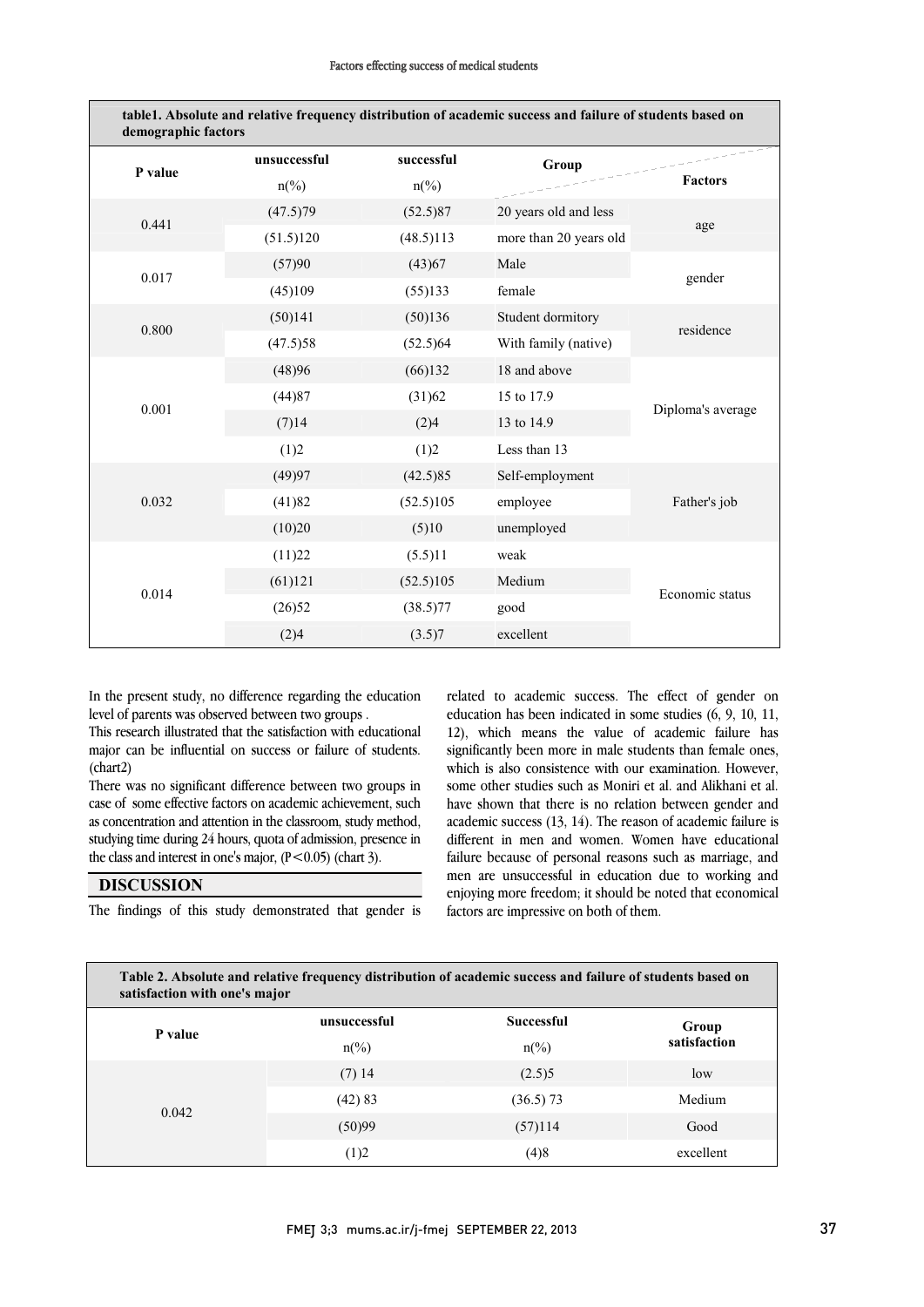| Table 3. Absolute and relative frequency distribution of academic success and failure of students due to the<br>effective factors on academic achievement |                     |                   |                                                          |                                       |  |  |  |
|-----------------------------------------------------------------------------------------------------------------------------------------------------------|---------------------|-------------------|----------------------------------------------------------|---------------------------------------|--|--|--|
| P value                                                                                                                                                   | <b>Unsuccessful</b> | <b>Successful</b> | Group                                                    |                                       |  |  |  |
|                                                                                                                                                           | $n$ (%)             | $n$ (%)           |                                                          | <b>Factors</b>                        |  |  |  |
| 0.014                                                                                                                                                     | $(22)$ 43           | (18)36            | Low                                                      | Attention and<br>concentration        |  |  |  |
|                                                                                                                                                           | $(68)$ 136          | (61.5) 123        | Medium                                                   |                                       |  |  |  |
|                                                                                                                                                           | (10) 20             | $(20.5)$ 41       | high                                                     |                                       |  |  |  |
| 0.0001                                                                                                                                                    | (10)20              | (12)24            | With careful planning                                    | Study method                          |  |  |  |
|                                                                                                                                                           | (41)81              | (59.5)119         | With free programs                                       |                                       |  |  |  |
|                                                                                                                                                           | (49)98              | (28.5) 57         | Without planning                                         |                                       |  |  |  |
|                                                                                                                                                           | (47)93              | (32) 64           | Less than 2 hours                                        | Study time                            |  |  |  |
| 0.026                                                                                                                                                     | (32) 63             | (41.5) 83         | Between 2 until 4 hours                                  |                                       |  |  |  |
|                                                                                                                                                           | $(15)$ 31           | (20)40            | Between 4 until 6 hours                                  |                                       |  |  |  |
|                                                                                                                                                           | (6) 12              | (6.5) 13          | More than 6 hours                                        |                                       |  |  |  |
|                                                                                                                                                           | (6.5) 13            | (6) 12            | Region 1                                                 | Quota of admission                    |  |  |  |
|                                                                                                                                                           | (38) 76             | (49.5)99          | Region 2                                                 |                                       |  |  |  |
| 0.036                                                                                                                                                     | (51) 101            | (43.5) 87         | Region 3                                                 |                                       |  |  |  |
|                                                                                                                                                           | (4.5)9              | (1) 2             | Quotas of Shahed and Isargaran<br>(martyrs and veterans) |                                       |  |  |  |
| 0.023                                                                                                                                                     | $(9)$ 19            | (4.5)9            | Low                                                      | Motivation of continuing<br>education |  |  |  |
|                                                                                                                                                           | (35)69              | (27.5) 55         | Medium                                                   |                                       |  |  |  |
|                                                                                                                                                           | $(56)$ 111          | $(68)$ 136        | High                                                     |                                       |  |  |  |
| 0.029                                                                                                                                                     | (16)31              | (8)15             | Low                                                      |                                       |  |  |  |
|                                                                                                                                                           | (48)96              | (49)98            | Medium                                                   | Interest in major                     |  |  |  |
|                                                                                                                                                           | (36) 72             | (43) 87           | high                                                     |                                       |  |  |  |

 In this study, a significant difference was observed between average; students whose average was better at high school turned out to be more successful at university, but students whose average seemed worse at ingli sendor, had reached lower average at university in comparison with the others. Some other researches, such as Motlagh et al. , Changizi et al. , Tagharrobi et al , Khazaei et al. , Alikhani et al. , Moniri et al. , Borghei et al. (9, 10, 11, 12, 13, 14, 15) have these similar results in various studies, about medical context, it can be said that this positive relation between Diploma average and academic achievement may sustain the selection of students for entry to university based on high successful and unsuccessful students in their Diploma whose average seemed worse at high school, had reached also confirmed the result of the present study. According to school average.

 Other findings of this study signified that there was a relation between the household economic situations of successful and unsuccessful students. Researches done about the effect of achievements, have represented different results. Some studies have showed students whose families are poor, have weak educational performance (9, 13, 16, 17, 18). In 2002, economic circumstances of students on their academic  findings of Zappala's research showed that people whose families belong to low economic level, study less and have negative attitude toward education and have more early dropouts (19); this is in line with present findings. On the economical situation and academic achievement has not other hand, in some studies, the relation between social been confirmed (10, 20).

 In the present study, 70.4% of unsuccessful students were not native (i.e. distance from their place of residence to different relation between residence and students success in this examination. Other studies, such as Hazavehei et al. , Bokahe et al. , Tagharrobi et al. , Khgazaei et al. , Moniri et al. and Borghei et al. have confirmed ththe abovementioned finding  $(6, 7, 11, 12, 14, 15)$ , and are consistence with present findings university is more than 50 Km); however, there was no consistence with present findings.

 Perhaps, suitable physical conditions and facilities of student dormitories, ease of access to scientific sources and consultative and guidance facilities for students in students, as well as, familial problems for native students the way they spend their leisure time, have led to the dormitories, competition among dormitories, for non-native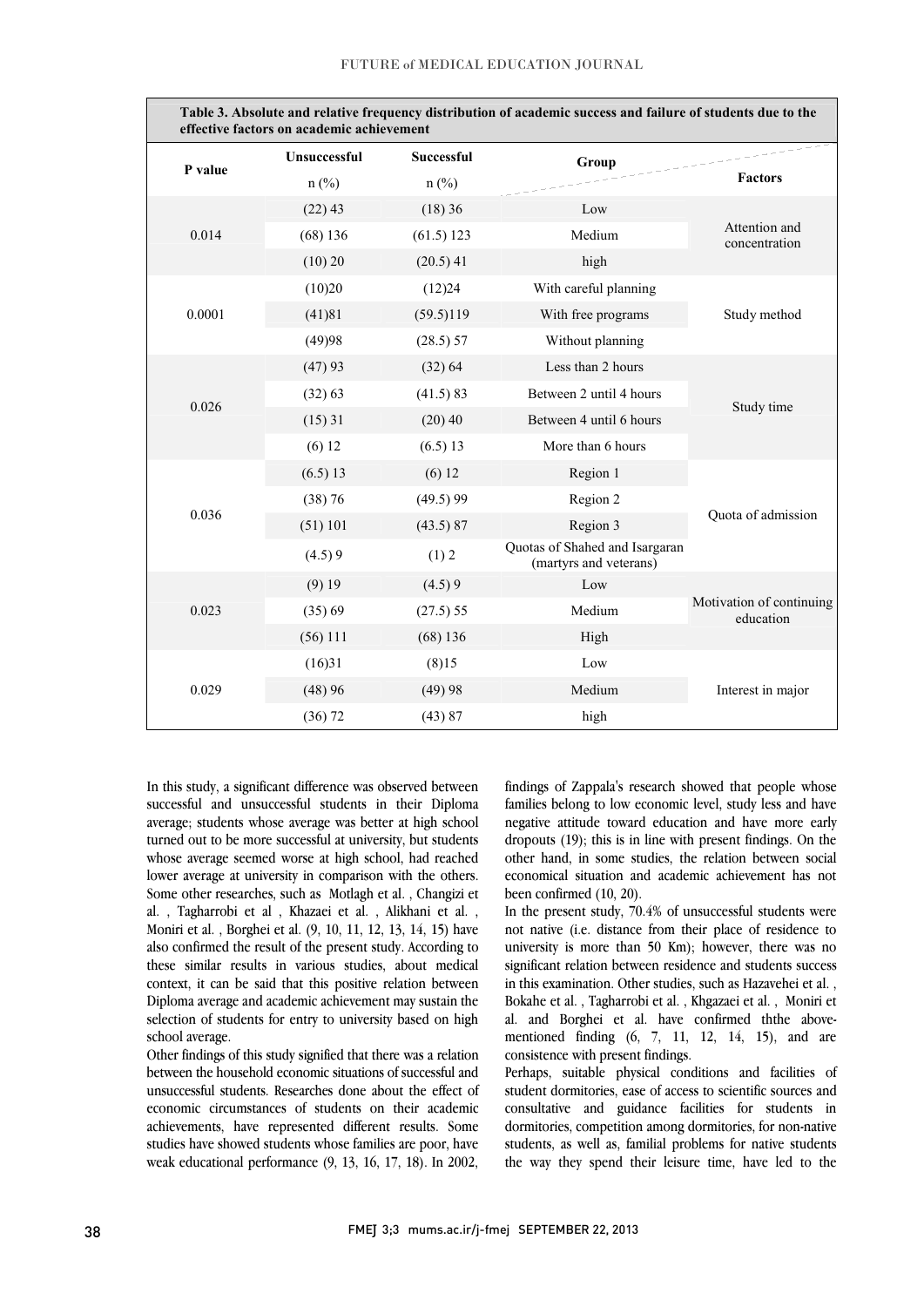absence for providing necessary facilities in dormitories, or, still there may be other reasons. Nevertheless, other studies have represented several deficiencies in university dormitories (e.g., being over-crowded, mal-nutrition and lack of welfare facilities), which can justify educational failure among non-native students compared to native ones (9, 10, 13, 21)

In this study, the value of satisfaction with academic major was significantly less among unsuccessful students than successful ones. Unsuccessful students have less satisfaction with their academic major. This means that the way of choosing one's major has not been suitable. Students do not fully understand their educational major, and sometimes, their family or friends guide them inappropriately which ends in their dissatisfaction, lack of sufficient motivation to study, and making fewer attempts. Besides, Vanhanen expressed dissatisfaction of nursing students with course content is one of the reasons for their educational failure (22). Other researchers claimed that unsuccessful students relate their educational failure to the teaching method of professors, and their own individual characteristics, such as being uninterested in academic major (8, 23).

Most of these problems are due to the result of parents' pressure on students to choose a major against their will. These findings are consistent with Moniri et al. in Kashan, Hazavehei et al. in Hamadan and Jebraeily et al. in Urumiyeh (6, 14, 24).

In this study, a significant relation was found in case of some variables, such as interest in academic major, motivation to continue education and the way of choosing one's major, between the two groups. In other words, most of the unsuccessful students have less interest and motivation to study. Therefore, it can be concluded that enthusiastic and efficient human force can play an outstanding role in providing individual and social health, and that inattention to these issues may result in the inability to fulfill our

duties, even if we have advanced facilities.

Influential factors on the failure of students of Zahedan Medical University are not different from other universities, and are consistent with most of the studies performed at other universities and higher education institutions. Findings of this study specify that gender, Diploma's average, father's job, economic status of family, satisfaction with one's academic major, concentration and attention, study method, studying time in 24 hours, quota of admission, interest and motivation and the way of choosing one's major have affected success and failure of students. Thus, it seems necessary to take some measures for preventing students' failure. These measures can include considering and supporting students more against the educational failure, providing workshops for curriculum, study and learning method and considering motivations effective on academic success of students. Finally, planning a smart teaching system is essential at universities in order to identify students' problems in terms of their personal conditions effective on their academic failure, and take preventive steps against their educational failure.

### **ACKNOWLEDGEMENT**

Hereby, the authors express their gratitude to all dear colleagues and students providing and implemented this study with their sincere cooperation.

Financial supporting: this research has been done without any financial support from any specific institution.

Conflict of interest: this study does not have official codes of conflict of interest.

Legal confirmation: this study is based on the thesis of examination on the value of academic success of students of Zahedan Medical University and effective factors. The researching commission of centers of studies and development of Tehran Beheshti Medical University has confirmed it.

### **REFERENCES**

1. Berk LE. Infants, children and adolescents. 2nd ed. Boston: Allyn and Bacon; 1999 : 211-13

2. Karami Matin B. The study of relationship between personal characteristics of nursing students and their educational achievement in Tehran University of Medical Sciences in 1996. Behbood 2000; 7(4): 87-92. [ In Persian ].

3. UNESCO . Wastage in the word between 1970-1980 . Paris: UNESCO. 1984. 4. Smith G.H. Intervention strategies for children vulnerable for school failure due to exposure to drugs and alcohol .Int J. Addict.1993; 28(13) 1435-70.

5. Peterson J. A follow up study of one group a achievers and under achievers four years after high school graduation. Journal of Roeper Review 2002. 22 (44): 217

6. Hazavehei MM, Fathei Y, Shamshirei M. Study on the causes of students' academic probation in Hamadan University of Medical Sciences, 2001-2002: strides in development of medical education . Journal of Medical Education Development Center of Kerman University of Medical Sciences 2006; 1(3): 33-42. [ In Persian ].

7. Bakohe F, Kherka F, Slmlyan H, Omidvar S. Evaluation of effecting factors on educational status of students in Babul Medical University. Iranian journal of medical education 2010 ;1: 44-50 [ In Persian ].

8. Tovar E, Simon MA. Academic probation as a dangerious opportunity: Factors influencing divers colleg student success. Community College. Res Pract 2006; 30(7) : 547- 64.

9. Motlagh M, Elhampour H, Shakurnia A. Factors affecting students' academic failure in Ahvaz Jundishapur University of Medical Sciences in 2005. Iranian journal of medical

education 2008; 8(1): 91-9. [ In Persian ]. 10. Changizi ashtiani S, Shamsi M, Mohammadbeigi A. Survey of factors effect on educational decline of students Medical University of Arak and delivering some methods suitable of view this students university. Journal of Arak University of Medical Sciences 2009;12(4): 24-33. [ In Persian ].

11. Tagharrobi Z, Fakharian E, Mirhosseini F, et al . Factors influencing probation in graduated students of Kashan faculty of nursing and midwifery. Iranian journal of medical education 2009; 9(1): 21-9. [In Persian].

12. Khazaei M, Rezaei M, Khazaei S. Survey of personal and educational characters in unsuccessful medical students in compare with success students. Koomesh, Journal of Semnan University of Medical Sciences 2008; 9 (2): 87-92. [ In Persian 1.